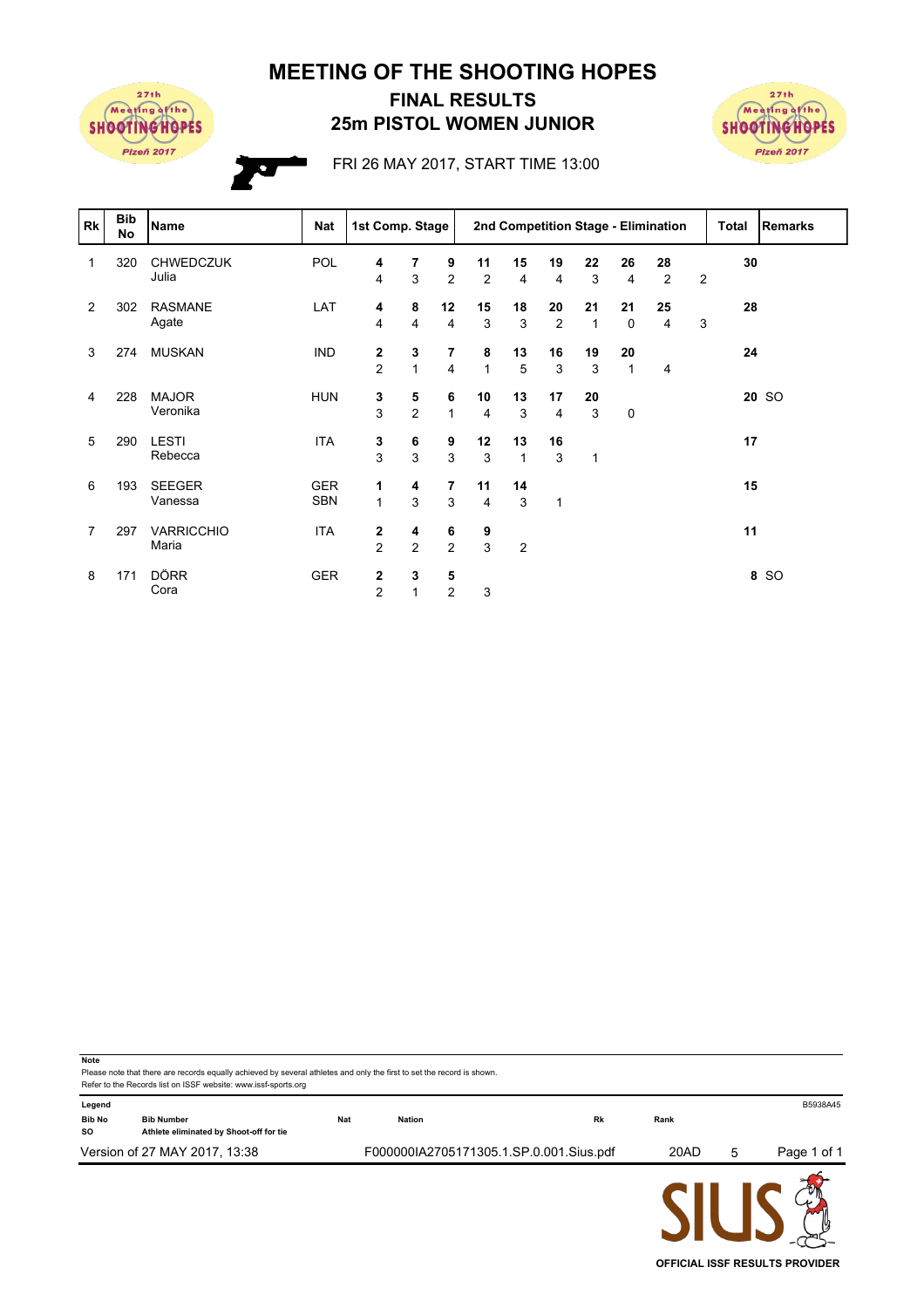## **MEETING OF THE SHOOTING HOPES**



## **Qualification 25m PISTOL WOMEN JUNIOR RESULTS**



FRI 26 MAY 2017, START TIME 13:00

| Rank            | <b>FP</b> |     | <b>Nation</b><br><b>Bib No   Name</b> | <b>Stage</b>   | <b>Series</b>      |              | Sub<br><b>Total</b> |          | <b>Remarks</b> |         |    |
|-----------------|-----------|-----|---------------------------------------|----------------|--------------------|--------------|---------------------|----------|----------------|---------|----|
|                 |           |     |                                       |                |                    | $\mathbf{1}$ | $\overline{2}$      | 3        | Total          |         |    |
| $\mathbf{1}$    | 29        | 193 | <b>SEEGER Vanessa</b>                 | <b>GER SBN</b> | Precision          | 97           | 93                  | 98       | 288            |         |    |
|                 |           |     |                                       |                | Rapid              | 96           | 96                  | 96       | 288            | 576-16x | QF |
|                 | 2 2 6     | 290 | <b>LESTI Rebecca</b>                  | <b>ITA</b>     | Precision          | 97           | 98                  | 95       | 290            |         |    |
|                 |           |     |                                       |                | Rapid              | 95           | 94                  | 97       | 286            | 576-12x | QF |
|                 | 3 25      | 302 | <b>RASMANE Agate</b>                  | LAT            | Precision          | 96           | 98                  | 98       | 292            |         |    |
|                 |           |     |                                       |                | Rapid              | 93           | 94                  | 95       | 282            | 574-15x | QF |
| 4               | 39        | 228 | <b>MAJOR Veronika</b>                 | <b>HUN</b>     | Precision          | 94           | 94                  | 97       | 285            |         |    |
|                 |           |     |                                       |                | Rapid              | 95           | 97                  | 96       | 288            | 573-15x | QF |
| 5               | 13        | 297 | <b>VARRICCHIO Maria</b>               | <b>ITA</b>     | Precision          | 98           | 96                  | 94       | 288            |         |    |
|                 |           |     |                                       |                | Rapid              | 94           | 92                  | 95       | 281            | 569-14x | QF |
|                 | 6 31      | 320 | <b>CHWEDCZUK Julia</b>                | POL            | Precision          | 92           | 91                  | 94       | 277            |         |    |
|                 |           |     |                                       |                | Rapid              | 95           | 98                  | 99       | 292            | 569-12x | QF |
|                 |           |     |                                       |                |                    |              |                     |          |                |         |    |
|                 | 7 22      | 274 | <b>MUSKAN</b>                         | <b>IND</b>     | Precision<br>Rapid | 94<br>94     | 93<br>97            | 94<br>97 | 281<br>288     | 569-12x | QF |
|                 |           |     |                                       |                |                    |              |                     |          |                |         |    |
| 8               | 10        | 171 | DÖRR Cora                             | <b>GER</b>     | Precision          | 93           | 95                  | 96       | 284            |         |    |
|                 |           |     |                                       |                | Rapid              | 97           | 92                  | 95       | 284            | 568-14x | QF |
| 9               | 18        | 463 | <b>ABELN Katelyn</b>                  | <b>USA</b>     | Precision          | 92           | 94                  | 96       | 282            |         |    |
|                 |           |     |                                       |                | Rapid              | 96           | 96                  | 94       | 286            | 568-11x |    |
| 10 <sup>°</sup> | 31        | 216 | EGRI Viktória                         | <b>HUN</b>     | Precision          | 94           | 97                  | 96       | 287            |         |    |
|                 |           |     |                                       |                | Rapid              | 96           | 92                  | 93       | 281            | 568-10x |    |
|                 | 11 15     | 364 | KOLODA Nadezhda                       | <b>RUS</b>     | Precision          | 96           | 93                  | 96       | 285            |         |    |
|                 |           |     |                                       |                | Rapid              | 94           | 94                  | 94       | 282            | 567-13x |    |
|                 | 12 33     | 282 | <b>SHEORAN Gauri</b>                  | <b>IND</b>     | Precision          | 91           | 95                  | 94       | 280            |         |    |
|                 |           |     |                                       |                | Rapid              | 94           | 97                  | 95       | 286            | 566-14x |    |
| 13              | 19        | 161 | JEDRZEJEWSKI Camille                  | <b>FRA</b>     | Precision          | 93           | 90                  | 95       | 278            |         |    |
|                 |           |     |                                       |                | Rapid              | 94           | 98                  | 96       | 288            | 566-13x |    |
|                 | 14 37     | 460 | SHEVCHENKO Alona                      | <b>UKR</b>     | Precision          | 96           | 95                  | 91       | 282            |         |    |
|                 |           |     |                                       |                | Rapid              | 93           | 94                  | 97       | 284            | 566-10x |    |
| 15              | 6         | 173 | <b>FISCHINGER Laura</b>               | <b>GER BRA</b> | Precision          | 92           | 97                  | 97       | 286            |         |    |
|                 |           |     |                                       |                | Rapid              | 93           | 91                  | 96       | 280            | 566-9x  |    |
|                 |           |     |                                       |                |                    |              |                     |          |                |         |    |
|                 | 16 32     | 183 | <b>SCHNAIDT Lisa</b>                  | <b>GER</b>     | Precision<br>Rapid | 93<br>97     | 96<br>93            | 93<br>94 | 282<br>284     | 566-9x  |    |
|                 |           |     |                                       |                |                    |              |                     |          |                |         |    |
|                 | 17 35     | 175 | <b>GROSS Teresa</b>                   | <b>GER</b>     | Precision          | 96           | 94                  | 95       | 285            |         |    |
|                 |           |     |                                       |                | Rapid              | 95           | 94                  | 92       | 281            | 566-9x  |    |
|                 | 18 38     | 369 | SHKRED Tatiana                        | <b>RUS</b>     | Precision          | 92           | 97                  | 96       | 285            |         |    |
|                 |           |     |                                       |                | Rapid              | 90           | 96                  | 94       | 280            | 565-10x |    |
|                 | 19 41     | 421 | ERNSTOVÁ Samuela                      | <b>SVK</b>     | Precision          | 90           | 93                  | 95       | 278            |         |    |
|                 |           |     |                                       |                | Rapid              | 94           | 97                  | 95       | 286            | 564-12x |    |
|                 | 20 13     | 178 | <b>KLEESATTEL Lea</b>                 | <b>GER</b>     | Precision          | 96           | 98                  | 91       | 285            |         |    |
|                 |           |     |                                       |                | Rapid              | 91           | 94                  | 93       | 278            | 563-14x |    |
|                 |           |     |                                       |                |                    |              |                     |          |                |         |    |

Version of 27 MAY 2017, 10:27 CO00000IA2605171300.1.SP.0.001.pdf 5 Page 1 of 4

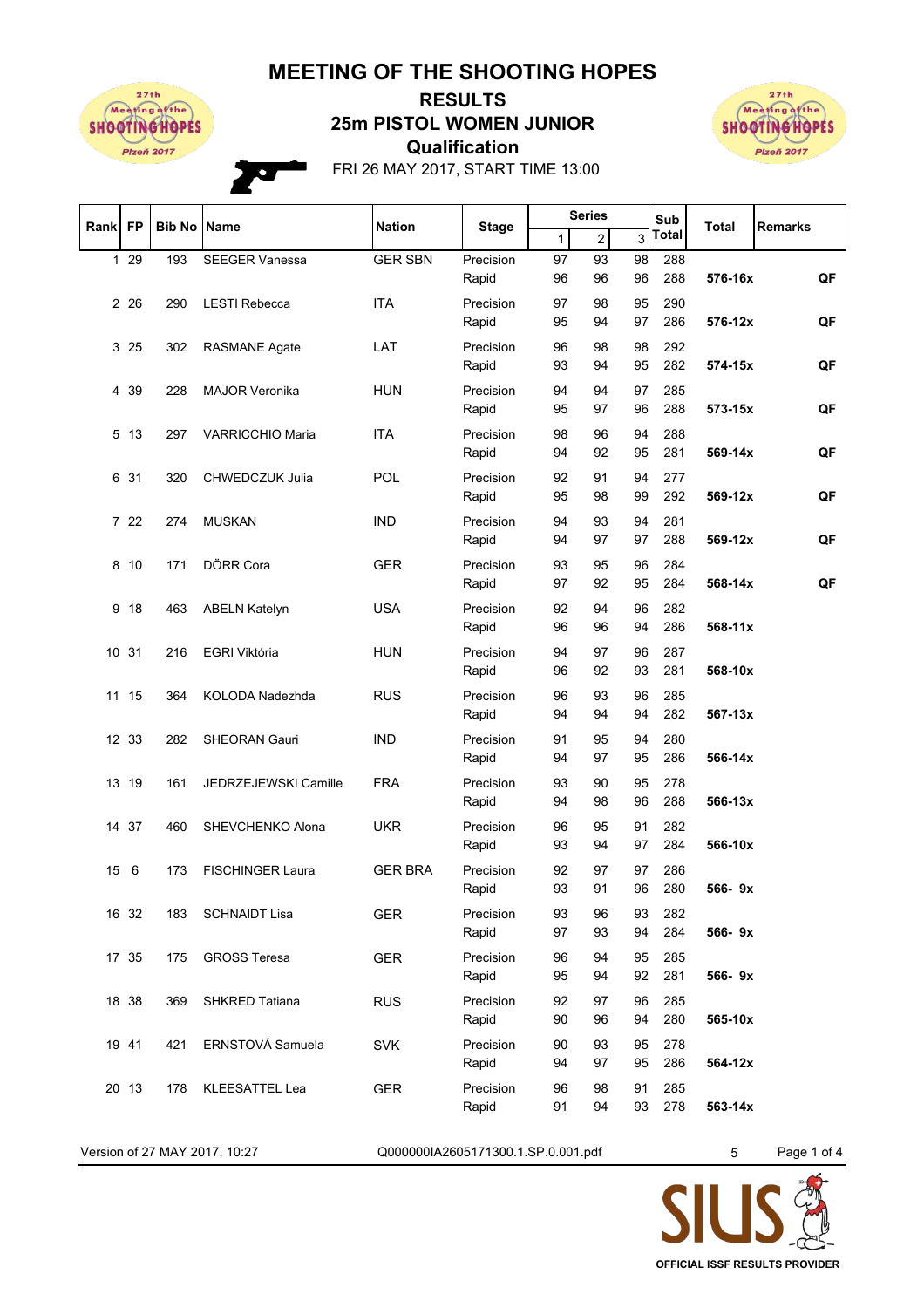| Rank | <b>FP</b> | <b>Bib No Name</b> |                           | <b>Nation</b>  |                    | <b>Series</b> |                | Sub      | Total        | <b>Remarks</b> |  |
|------|-----------|--------------------|---------------------------|----------------|--------------------|---------------|----------------|----------|--------------|----------------|--|
|      |           |                    |                           |                | <b>Stage</b>       | 1             | $\overline{2}$ | 3        | <b>Total</b> |                |  |
|      | 21 18     | 286                | <b>CAMPOSTRINI Giulia</b> | <b>ITA</b>     | Precision          | 92            | 97             | 96       | 285          |                |  |
|      |           |                    |                           |                | Rapid              | 90            | 90             | 98       | 278          | $563 - 11x$    |  |
|      | 22 28     | 468                | <b>CHOE Sarah</b>         | <b>USA</b>     | Precision          | 93            | 91             | 90<br>95 | 274<br>289   | $563 - 11x$    |  |
|      |           |                    |                           |                | Rapid              | 98            | 96             |          |              |                |  |
|      | 23 39     | 339                | SZEWC Kinga               | <b>POL</b>     | Precision<br>Rapid | 97<br>91      | 93<br>94       | 93<br>94 | 283<br>279   | 562-14x        |  |
|      |           |                    | RANKELYTÉ Gabrielé        |                | Precision          |               |                |          |              |                |  |
|      | 24 27     | 310                |                           | LTU            | Rapid              | 93<br>98      | 94<br>90       | 94<br>92 | 281<br>280   | 561-17x        |  |
|      | 25 21     | 384                | <b>TKALEC Jagoda</b>      | <b>SLO</b>     | Precision          | 91            | 94             | 95       | 280          |                |  |
|      |           |                    |                           |                | Rapid              | 91            | 94             | 96       | 281          | 561- 6x        |  |
| 26   | 36        | 331                | PAWLUCZEK Wioleta         | POL            | Precision          | 96            | 98             | 91       | 285          |                |  |
|      |           |                    |                           |                | Rapid              | 90            | 96             | 88       | 274          | 559-13x        |  |
|      | 27 28     | 318                | <b>DABROWSKA Oliwia</b>   | <b>POL</b>     | Precision          | 93            | 91             | 91       | 275          |                |  |
|      |           |                    |                           |                | Rapid              | 96            | 95             | 92       | 283          | 558-15x        |  |
|      | 28 12     | 85                 | ŠTRBAC Marijana Matea     | <b>CRO</b>     | Precision          | 95            | 89             | 94       | 278          |                |  |
|      |           |                    |                           |                | Rapid              | 95            | 90             | 95       | 280          | 558-10x        |  |
| 29   | 30        | 68                 | RAMANCHUK Marharyta       | <b>BLR</b>     | Precision          | 89            | 93             | 91       | 273          |                |  |
|      |           |                    |                           |                | Rapid              | 92            | 96             | 96       | 284          | 557-10x        |  |
|      | 30 17     | 10                 | DĚDOVÁ Alžběta            | <b>CZE BEN</b> | Precision          | 89            | 94             | 93       | 276          |                |  |
|      |           |                    |                           |                | Rapid              | 91            | 95             | 95       | 281          | 557-8x         |  |
|      | 31 12     | 76                 | CIVIČ Sabina              | CRO            | Precision          | 96            | 92             | 91       | 279          |                |  |
|      |           |                    |                           |                | Rapid              | 92            | 97             | 89       | 278          | 557-8x         |  |
|      | 32 29     | 371                | VERETELNIKOVÁ Olga        | <b>RUS</b>     | Precision          | 94            | 94             | 92       | 280          |                |  |
|      |           |                    |                           |                | Rapid              | 96            | 85             | 95       | 276          | 556-13x        |  |
|      | 33 34     | 64                 | <b>MARTYNIUK Ina</b>      | <b>BLR</b>     | Precision          | 93            | 96             | 94       | 283          |                |  |
|      |           |                    |                           |                | Rapid              | 92            | 89             | 90       | 271          | 554-10x        |  |
| 34   | 16        | 386                | ALEKSIČ Lea               | <b>SRB</b>     | Precision<br>Rapid | 87<br>94      | 93<br>95       | 91<br>93 | 271<br>282   | 553-8x         |  |
|      |           |                    |                           |                |                    |               |                |          |              |                |  |
| 35   | 7         | 285                | YADAV Chinki              | <b>IND</b>     | Precision<br>Rapid | 92<br>86      | 94<br>93       | 91<br>96 | 277<br>275   | 552-14x        |  |
|      | 36 8      | 69                 | ROHACH Yulyana            | <b>BLR</b>     | Precision          | 91            | 98             | 88       | 277          |                |  |
|      |           |                    |                           |                | Rapid              | 89            | 93             | 93       | 275          | 552- 6x        |  |
| 37   | 9         | 227                | LÉGRÁDI Nikolett          | <b>HUN</b>     | Precision          | 94            | 95             | 92       | 281          |                |  |
|      |           |                    |                           |                | Rapid              | 94            | 89             | 87       | 270          | 551- 7x        |  |
|      | 38 11     | 303                | VDOBCENKO Laura           | LAT            | Precision          | 90            | 92             | 90       | 272          |                |  |
|      |           |                    |                           |                | Rapid              | 93            | 93             | 92       | 278          | 550-9x         |  |
|      | 39 14     | 120                | KLASNOVÁ Eliška           | CZE PLZEŇ      | Precision          | 86            | 94             | 94       | 274          |                |  |
|      |           |                    |                           |                | Rapid              | 87            | 94             | 91       | 272          | 546-11x        |  |
|      | 40 27     | 83                 | SILADJEV Marija           | CRO            | Precision          | 94            | 91             | 90       | 275          |                |  |
|      |           |                    |                           |                | Rapid              | 92            | 90             | 89       | 271          | 546-4x         |  |
|      | 41 42     | 330                | PASZEK Weronika           | <b>POL</b>     | Precision          | 95            | 87             | 94       | 276          |                |  |
|      |           |                    |                           |                | Rapid              | 89            | 90             | 90       | 269          | 545- 5x        |  |
|      | 42 21     | 17                 | DĚDOVÁ Anna               | CZE DUK        | Precision          | 95            | 91             | 92       | 278          |                |  |
|      |           |                    |                           |                | Rapid              | 90            | 91             | 84       | 265          | 543- 7x        |  |
|      | 43 33     | 27                 | NOVÁKOVÁ Veronika         | <b>CZE DUK</b> | Precision          | 90            | 90             | 84       | 264          |                |  |
|      |           |                    |                           |                | Rapid              | 88            | 93             | 98       | 279          | 543-4x         |  |

Version of 27 MAY 2017, 10:27 CO00000IA2605171300.1.SP.0.001.pdf 5 Page 2 of 4

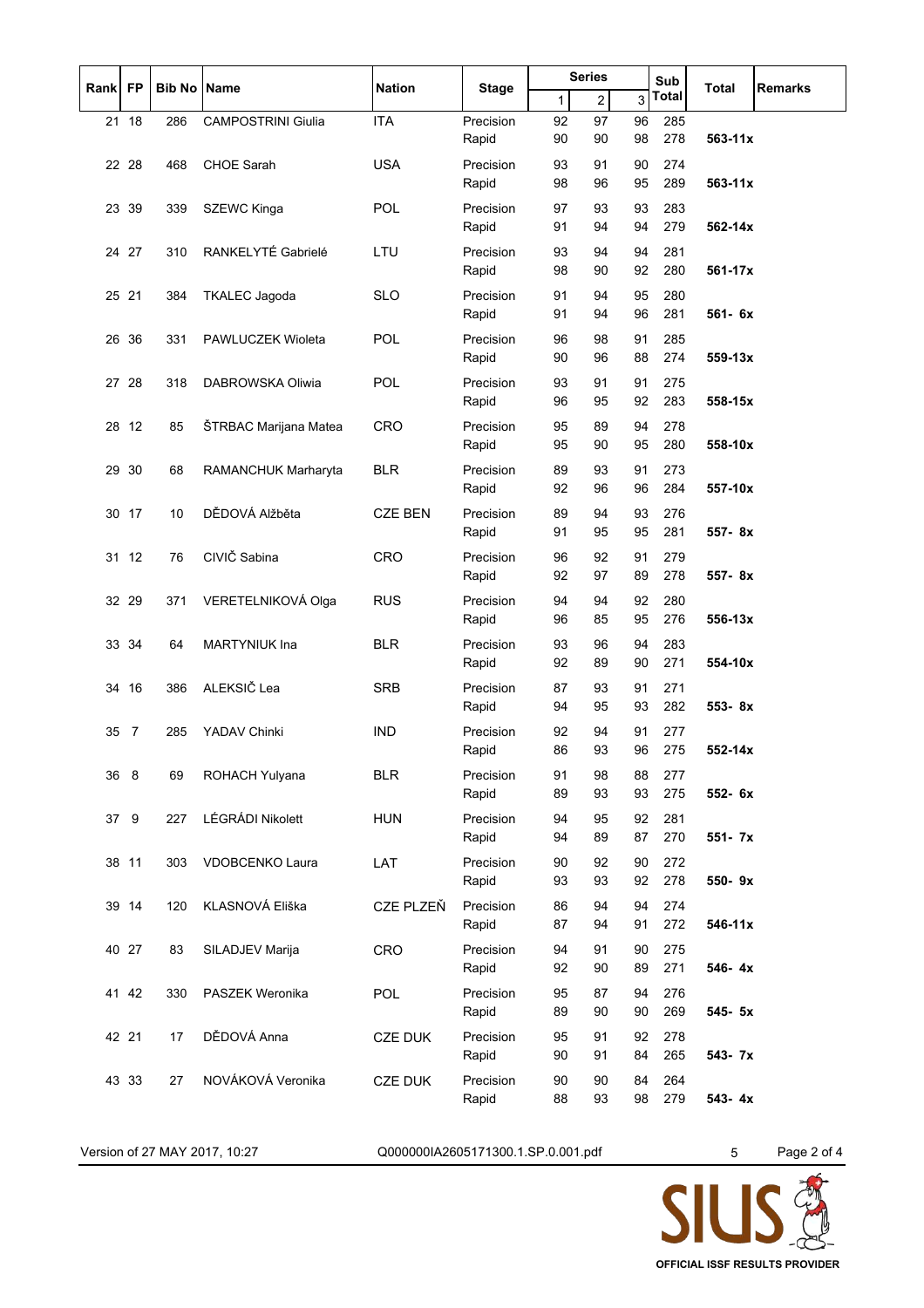| <b>FP</b><br>Rank |                | <b>Bib No</b> | <b>Name</b>               | <b>Nation</b>   | Stage              | <b>Series</b> |                |          | Sub        | Total      | <b>Remarks</b> |
|-------------------|----------------|---------------|---------------------------|-----------------|--------------------|---------------|----------------|----------|------------|------------|----------------|
|                   |                |               |                           |                 |                    | 1             | $\overline{2}$ | 3        | Total      |            |                |
|                   | 44 15          | 166           | POLO Sophie               | <b>FRA</b>      | Precision          | 85            | 93             | 93       | 271        |            |                |
|                   |                |               |                           |                 | Rapid              | 85            | 93             | 93       | 271        | 542-10x    |                |
| 45                | 38             | 194           | <b>SCHRADER Jessica</b>   | <b>GER SBN</b>  | Precision          | 86            | 88             | 90       | 264<br>278 |            |                |
|                   |                |               |                           |                 | Rapid              | 87            | 96             | 95       |            | 542-8x     |                |
|                   | 46 40          | 71            | STRALCHONAK Liubou        | <b>BLR</b>      | Precision<br>Rapid | 91<br>85      | 91<br>85       | 94<br>94 | 276<br>264 | 540-9x     |                |
|                   |                |               | ŠIMIČ Teodora             |                 |                    |               |                |          |            |            |                |
|                   | 47 43          | 84            |                           | <b>CRO</b>      | Precision<br>Rapid | 89<br>93      | 88<br>95       | 80<br>94 | 257<br>282 | 539-12x    |                |
| 48                | 11             | 217           | FORRÁSI Boglárka          | <b>HUN</b>      | Precision          | 90            | 87             | 88       | 265        |            |                |
|                   |                |               |                           |                 | Rapid              | 90            | 90             | 90       | 270        | 535- 7x    |                |
|                   | 49 24          | 98            | KLAILOVÁ Helena           | <b>CZE DUK</b>  | Precision          | 82            | 88             | 91       | 261        |            |                |
|                   |                |               |                           |                 | Rapid              | 89            | 90             | 95       | 274        | 535- 6x    |                |
| 50                | $\overline{7}$ | 424           | <b>KANIAKOVA Katarina</b> | <b>SVK</b>      | Precision          | 82            | 95             | 89       | 266        |            |                |
|                   |                |               |                           |                 | Rapid              | 90            | 88             | 91       | 269        | 535- 6x    |                |
| 51                | 23             | 324           | <b>KOWALIK Kinga</b>      | POL             | Precision          | 84            | 87             | 88       | 259        |            |                |
|                   |                |               |                           |                 | Rapid              | 92            | 92             | 92       | 276        | 535- 5x    |                |
|                   | 52 35          | 113           | KUBEŠOVÁ Eliška           | <b>CZE</b>      | Precision          | 92            | 96             | 88       | 276        |            |                |
|                   |                |               |                           | <b>OSTRAVA</b>  | Rapid              | 88            | 90             | 79       | 257        | 533-10x    |                |
|                   | 53 10          | 74            | ZHUKAVA Veranika          | <b>BLR</b>      | Precision          | 95            | 93             | 92       | 280        |            |                |
|                   |                |               |                           |                 | Rapid              | 89            | 88             | 76       | 253        | 533- 7x    |                |
| 54                | 25             | 78            | JAJIČ Oriana              | CRO             | Precision          | 86            | 83             | 79       | 248        |            |                |
|                   |                |               |                           |                 | Rapid              | 94            | 93             | 94       | 281        | 529-9x     |                |
|                   | 55 24          | 434           | MARŠÁLKOVÁ Martina        | <b>SVK</b>      | Precision          | 91            | 84             | 91       | 266        |            |                |
|                   |                |               |                           |                 | Rapid              | 82            | 87             | 94       | 263        | 529-4x     |                |
|                   | 56 32          | 417           | BRUNNEROVÁ Anna           | <b>SVK</b>      | Precision          | 87            | 87             | 89       | 263        |            |                |
|                   |                |               |                           |                 | Rapid              | 92            | 88             | 82       | 262        | 525- 6x    |                |
|                   | 57 22          | 301           | <b>KOVALEVSKA Selina</b>  | LAT             | Precision          | 83            | 87             | 90       | 260<br>264 |            |                |
|                   |                |               |                           |                 | Rapid              | 87            | 92             | 85       |            | 524-4x     |                |
| 58                | 16             | 174           | <b>FISCHINGER Sarah</b>   | <b>GER BRA</b>  | Precision<br>Rapid | 85<br>84      | 87<br>87       | 92<br>88 | 264<br>259 | 523- 5x    |                |
|                   | 59 37          |               | <b>KHALFINE Dascha</b>    |                 |                    | 79            |                |          |            |            |                |
|                   |                | 192           |                           | <b>GER SBN</b>  | Precision<br>Rapid | 93            | 88<br>91       | 78<br>92 | 245<br>276 | 521- 6x    |                |
|                   | 60 19          | 196           | KOVACIC Sophia            | <b>GER LLZ</b>  | Precision          | 92            | 83             | 65       | 240        |            |                |
|                   |                |               |                           |                 | Rapid              | 97            | 98             | 84       | 279        | 519-8x     |                |
|                   | 61 36          | 438           | NÁSZALIOVÁ Claudia        | <b>SVK</b>      | Precision          | 91            | 95             | 93       | 279        |            |                |
|                   |                |               |                           |                 | Rapid              | 85            | 78             | 73       | 236        | 515-8x     |                |
|                   | 62 23          | 230           | <b>NAGY Vivien</b>        | <b>HUN</b>      | Precision          | 79            | 80             | 83       | 242        |            |                |
|                   |                |               |                           |                 | Rapid              | 86            | 93             | 91       | 270        | 512- 6x    |                |
|                   | 63 14          | 149           | PÄRRI Maija               | <b>FIN</b>      | Precision          | 74            | 85             | 86       | 245        |            |                |
|                   |                |               |                           |                 | Rapid              | 93            | 88             | 83       | 264        | $509 - 3x$ |                |
|                   | 64 34          | 453           | KOLODIAYHNA Anastasiia    | <b>UKR</b>      | Precision          | 86            | 69             | 77       | 232        |            |                |
|                   |                |               |                           |                 | Rapid              | 93            | 91             | 89       | 273        | 505-6x     |                |
| 65                | 6              | 208           | ZIMMERMANN Luisa          | <b>GER SACH</b> | Precision          | 81            | 88             | 84       | 253        |            |                |
|                   |                |               |                           |                 | Rapid              | 84            | 88             | 75       | 247        | 500-4x     |                |
|                   | 66 30          | 182           | PINGEL Laura - Christin   | <b>GER BRA</b>  | Precision          | 87            | 86             | 85       | 258        |            |                |
|                   |                |               |                           |                 | Rapid              | 74            | 68             | 72       | 214        | 472- 5x    |                |

Version of 27 MAY 2017, 10:27 CO00000IA2605171300.1.SP.0.001.pdf 5 Page 3 of 4